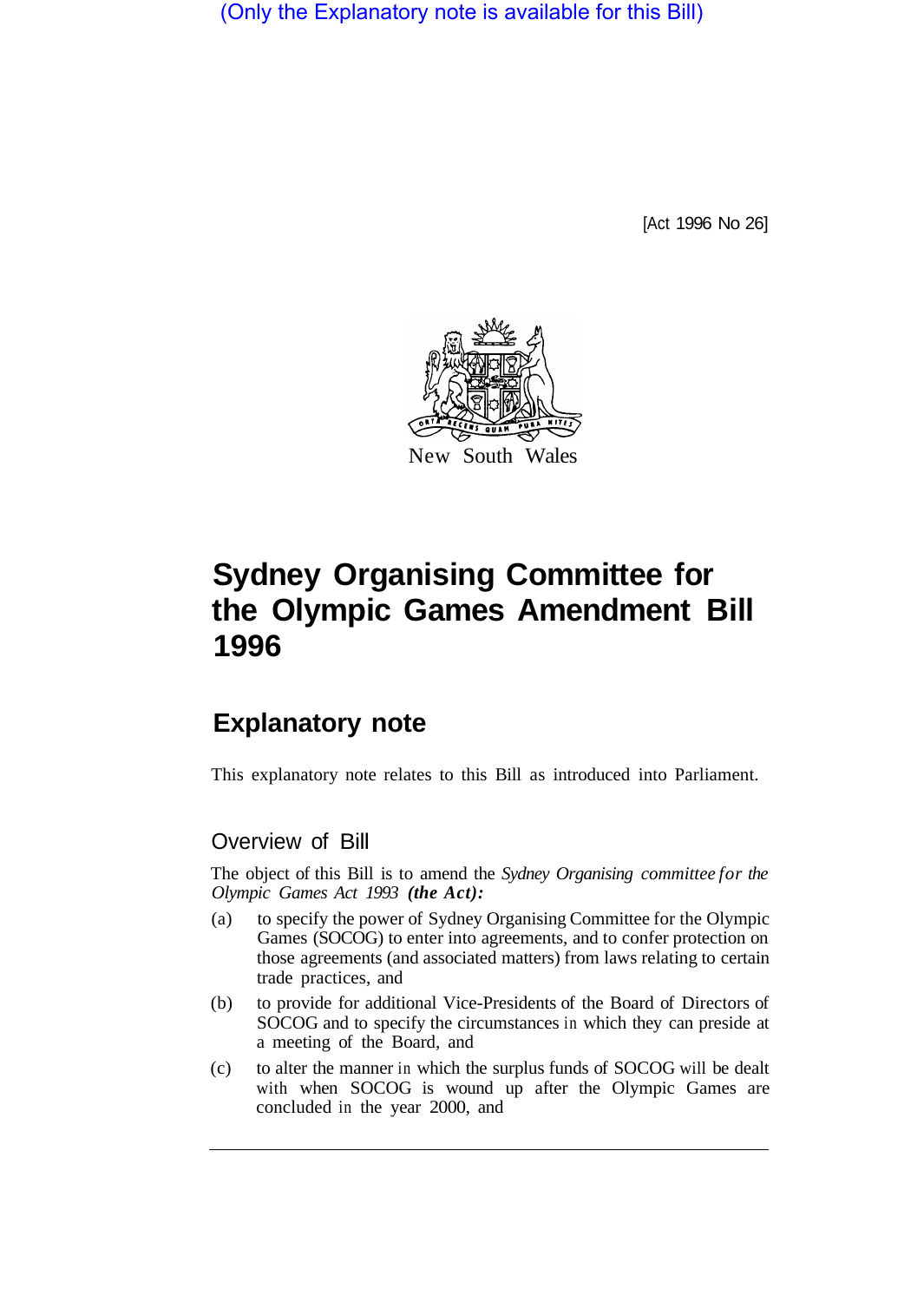Sydney Organising Committee for the Olympic Games Amendment Bill 1996 [Act 1996 No 26]

Explanatory note

- (d) to expand and clarify the protection from personal liability of directors for things done or omitted in good faith by the Board and others, and
- (e) to remove the need for the approval of the President of the Australian Olympic Committee (AOC) for certain matters under the Act.

### Outline of provisions

**Clause 1** specifies the name (also called the short title) of the proposed Act.

**Clause 2** provides for the proposed Act to commence on the date of assent, except for the amendments made by Schedule 1 [2]–[12], which are to commence on a proclaimed day or days. The result is that the amendments relating to agreements entered into or to be entered into by SOCOG will commence on assent, and the remaining amendments will commence by proclamation.

**Clause 3** is a formal provision giving effect to the Schedule of amendments.

#### **Schedule 1 Amendments**

#### **Agreements**

**Schedule 1 [1]** makes it clear that SOCOG has power to enter into agreements for the purposes of its functions. The amendment specifically authorises SOCOG to enter into agreements, on an exclusive basis or otherwise, for the granting of sponsorship or marketing rights. The practice of exclusive dealing is generally dealt with in section 47 of the *Trade Practices Act 1974* (Cth) and of the Competition Code.

**Schedule I** [13] provides that existing and future agreements entered into by SOCOG (including agreements of the kind mentioned above), and things done in connection with them, are authorised for the purposes of section 51 of the *Trade Practices Act 1974* (Cth) and of the Competition Code. Section 51 of that Act and of that Code empowers the making of such authorisations by State legislation, with the result that the authorised matters will be disregarded in deciding whether a person has contravened Part IV of that Act and that Code. Part IV deals with restrictive trade practices.

**Schedule 1 [14]** lists existing agreements mentioned above.